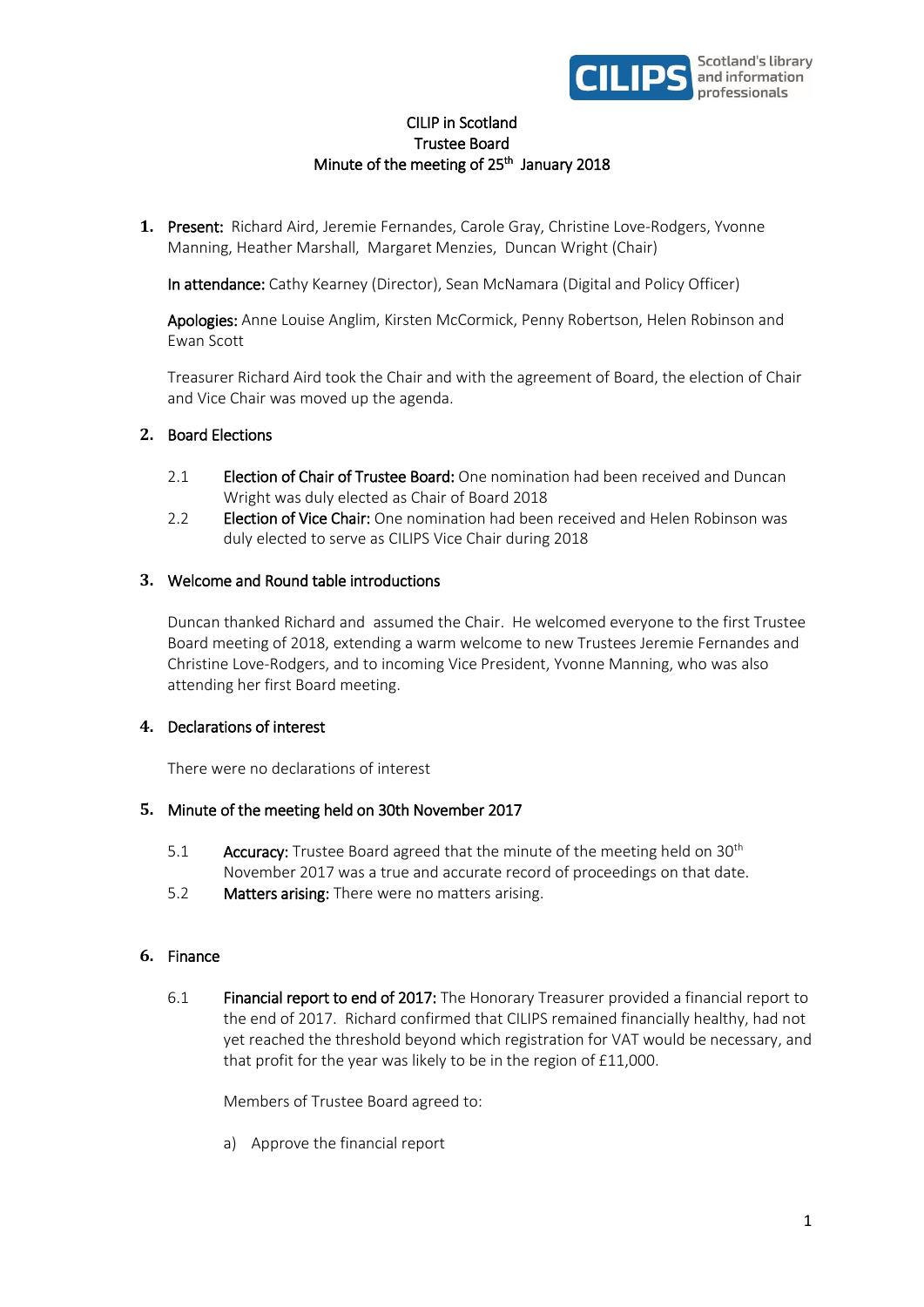6.2 Professional Development Fund Report quarter 4: Sean explained that no applications had been received for funding support during the final quarter of the year.

Members of Trustee Board agreed to:

a) Note the Professional Development Fund Report

# **7.** Advocacy

- 7.1 Presidential induction: The Chair extended a formal welcome to Margaret Menzies, who had been elected CILIPS President 2018, before awarding her the Presidential chains of office.
- 7.2 Advocacy Report: The Digital and Policy Officer spoke to the previously circulated Advocacy Report. Sean highlighted the high number of consultations on cuts to services as local councils anticipated a very tight budget settlement, and a new event planned in collaboration with CILIP SIG, ARLG. The Chair thanked Sean for his report and urged officers to offer CILIPS responses to positive initiatives to ensure CILIPS achieved a balance in public responses.

Members of Trustee Board agreed to:

a) Note the report from the Digital and Policy Officer

### **8.** Governance

- 8.1 CILIPS Annual Delivery Plan 2017 Outcomes review: The Director introduced the previously circulated report which contained an assessment against the targets and objectives in the 2017 delivery plan. Cathy noted that 2017 had been an extremely busy year for CILIPS, and despite the extra tasks generated by work around progressing the CILIIPS/CILIP Joint Agreement, only two targets had been missed. These had rolled over into the 2018 plan.
- 8.2 CILIPS/CILIPS joint agreement update and progress: Honorary Treasurer, Richard Aird, gave Board a verbal update on discussions with CILIP surrounding development of a joint agreement. This had included a meeting between CILIPS Chair and Treasurer and CILIP Chair and Treasurer and a new proposal for a Service Level Agreement based on the contents of the previous draft Joint Agreement.
- 8.3 Trustee Training: The Chair reminded Board that it was a condition of serving on CILIPS Trustee Board that members undertook formal training in the role of a trustee. This year training had been commissioned from Arts and Business Scotland and Jeremie Fernandes had attended the event held in Edinburgh.

Members of Trustee Board agreed to:

- a) Note the outcomes review for 2017;
- b) Note the report of CILIPS/CILIPS discussions:
- c) Require the Director to circulate the latest iteration of the draft joint Agreement
- d) Require the Executive Committee to continue discussion with CILIP on behalf of the Board.